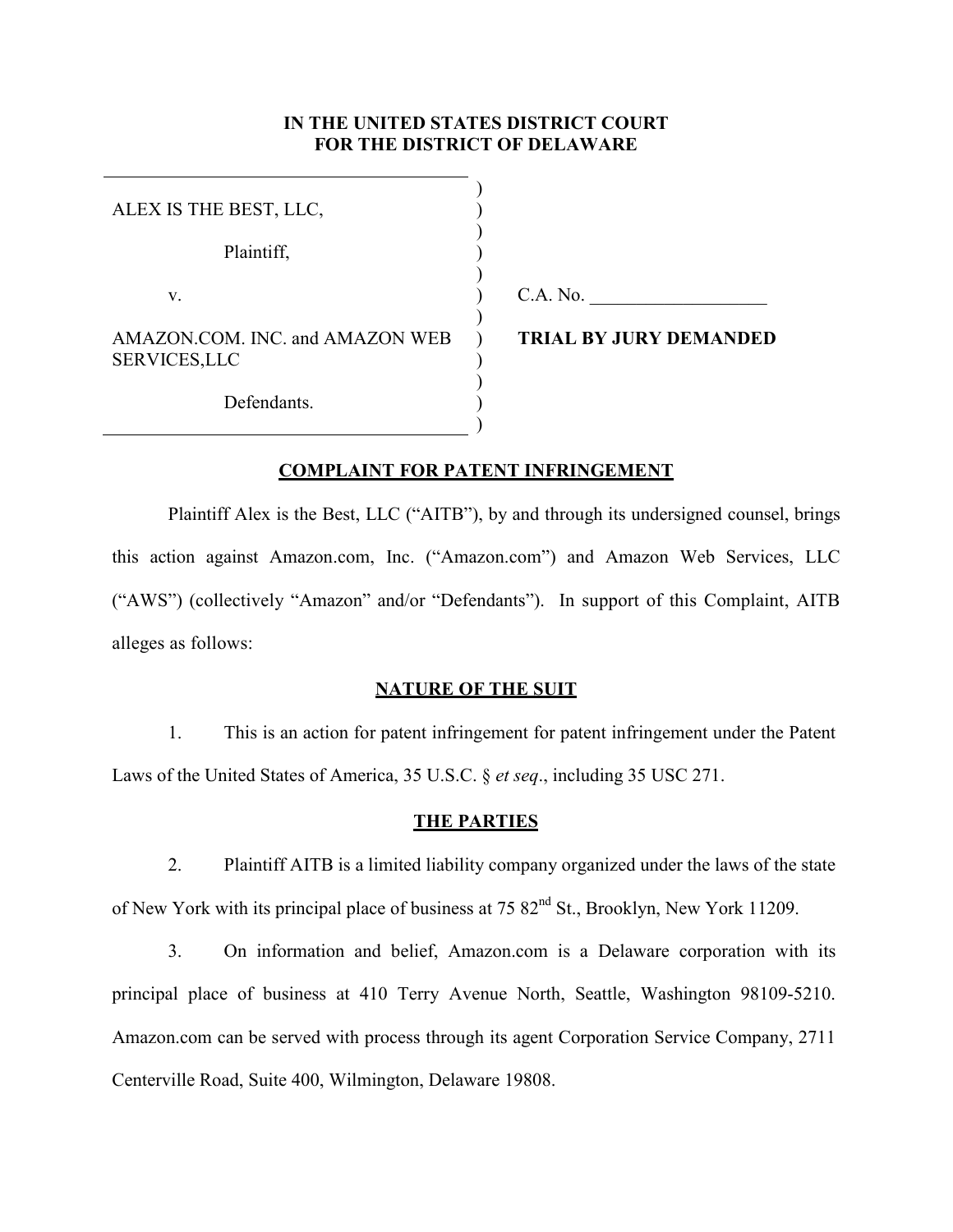4. On information and belief, AWS is a Delaware limited liability corporation with its principal place of business at 410 Terry Ave, North Seattle, Washington, 98109. It may be served by process through its Delaware Registered Agent: Corporation Service Company, 2711 Centerville Rd, Ste. 400, Wilmington, Delaware 19808. AWS is a wholly owned subsidiary of Amazon.com.

5. Defendants are in the business of making, using, selling, offering for sale and/or importing network-enabled image capturing devices.

## **JURISDICTION AND VENUE**

6. This Court has subject matter jurisdiction over this action pursuant to 28U.S.C. §§1331 and 1338(a) because the action arises under the patent laws of the United States, 35 U.S.C. §§1 et seq.

7. This Court has personal jurisdiction over Defendants by virtue of their systematic and continuous contacts with this jurisdiction, as well as because of the injury to AITB and the cause of action AITB has raised, as alleged herein.

8. Defendants are subject to this Court's specific and general personal jurisdiction pursuant to due process and/or the Delaware Long-Arm Statute, due to at least its substantial business in this forum, including: (i) at least a portion of the infringement alleged herein; and (ii) regularly doing or soliciting business, engaging in other persistent courses of conduct, and/or deriving substantial revenue from goods and services provided to individuals in this District.

9. Each defendant has conducted and does conduct business within this District, directly or through intermediaries, resellers, agents, or offer for sale, sell, and/or advertise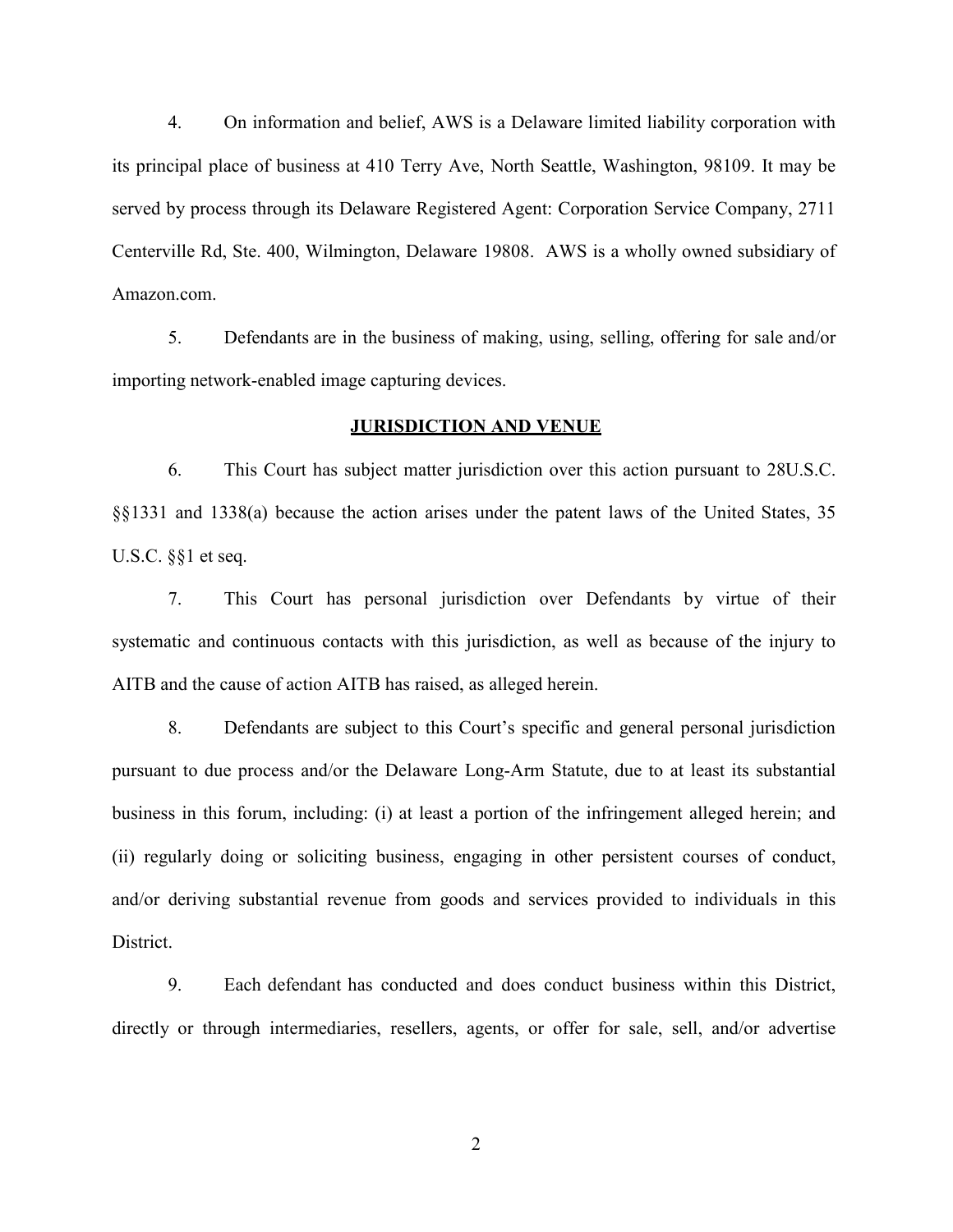(including the use of interactive web pages with promotional material) products in this District that infringe the Asserted Patents.

10. In addition to Defendants' continuously and systematically conducting business in this District, the causes of action against Defendants is connected (but not limited) to Defendants' purposeful acts committed in this District, including Defendants making, using, importing, offering for sale, or selling products which include features that fall within the scope of at least one claim of the Asserted Patents.

11. Venue lies in this District under 28 U.S.C. §§1391 and 1400(b) because, among other reasons, each Defendant is subject to personal jurisdiction in this District, and has committed and continues to commit acts of patent infringement in this District. For example, Defendants have used, sold, offered for sale, and/or imported infringing products in this District.

## **JOINDER**

12. Defendants are properly joined under 35 U.S.C. §299(a)(1) because a right to relief is asserted against the parties jointly, severally, and in the alternative with respect to the same transactions, occurrences, or series of transactions or occurrences relating to the making, using, importing into the United States, offering for sale, and/or selling the same accused products. Specifically, as alleged in detail below, Defendants are alleged to infringe the Asserted Patents with respect to the same image capturing devices including, but not limited to, the Kindle Fire HD 8.9" Wi-Fi + 4G LTE.

13. Defendants are properly joined under 35 U.S.C. §299(a)(2). Questions of fact will arise that are common to both defendants, including for example, whether Defendants' products have features that meet the features of one or more claims of the Asserted Patents, and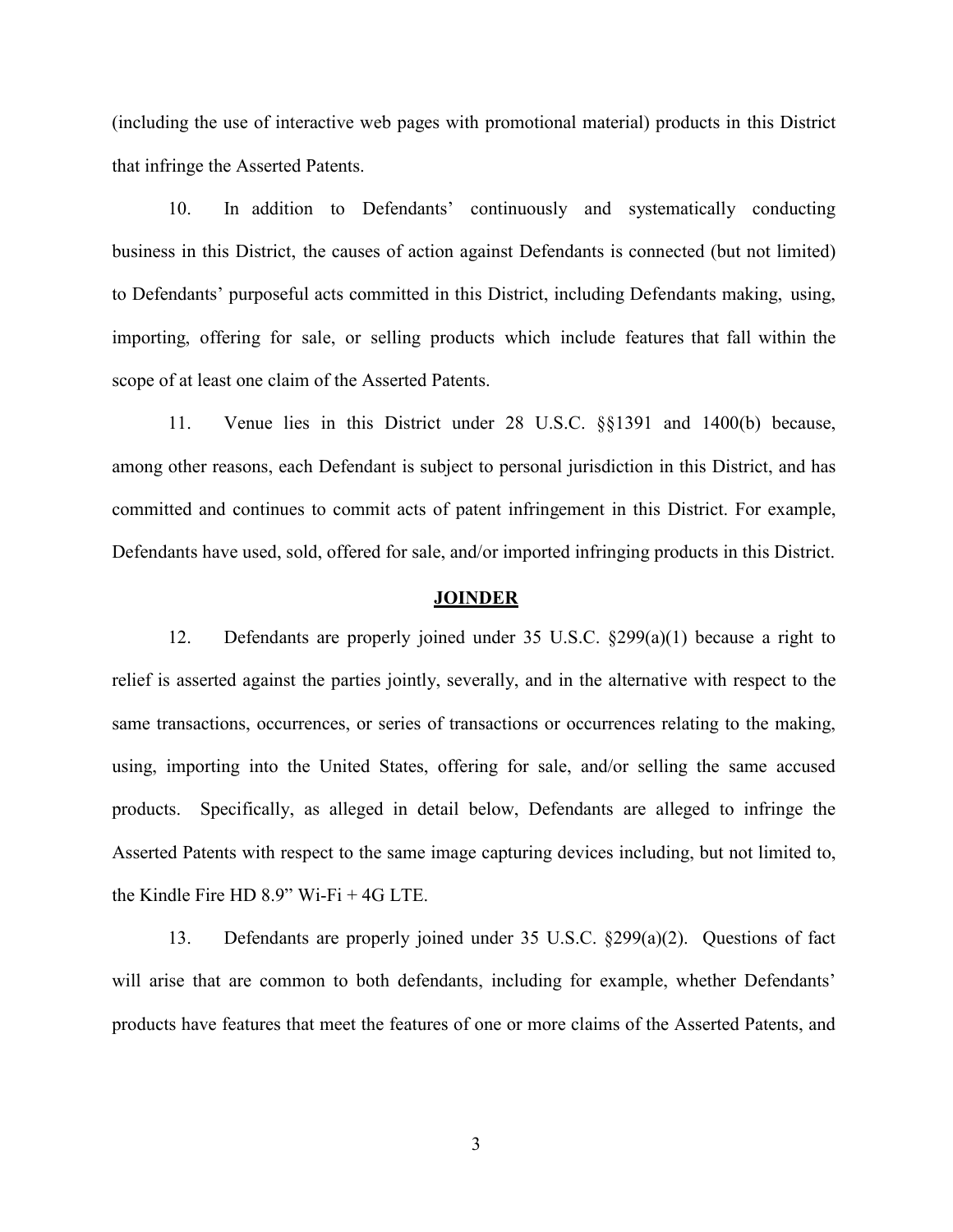what reasonable royalty will be adequate to compensate the owner of the Asserted Patents for its infringement.

14. Defendants use, make, sell, offer for sale and/or import portable computing devices that, when used, infringe on the Asserted Patents.

15. At least one right to relief is asserted against these parties jointly, severally, or in the alternative with respect to or arising out of the same transaction, occurrence, or series of transactions or occurrences relating to the making, using, importing into the United States, offering for sale, or selling of the same accused product and/or process.

### **THE PATENTS-IN-SUIT**

16. There are two patents at issue in this action: United States Patent Nos. 8,134,600 (the "'600 Patent") and 8,477,197 (the "'197 Patent") (collectively, the "Asserted Patents").

## *The '600 Patent*

17. On March 13, 2012 the USPTO duly and legally issued the '600 Patent, entitled "Internet Direct Device" after a full and fair examination to inventors Frank Clemente and Ted Feaser. AITB is presently the owner by assignment of the '600 Patent, having received all rights, title, and interest in and to the '600 Patent. AITB possesses all rights of recovery under the '600 Patent, including the exclusive right to recover for past infringement. A true and correct copy of the '600 Patent is attached to this Complaint as Exhibit A.

## *The '197 Patent*

18. On July 2, 2013 the USPTO duly and legally issued the '197 patent, entitled "Internet Direct Device" after a full and fair examination to inventors Frank Clemente and Ted Feaser. AITB is presently the owner by assignment of the '197 Patent, having received all rights, title, and interest in and to the '197 Patent. AITB possesses all rights of recovery under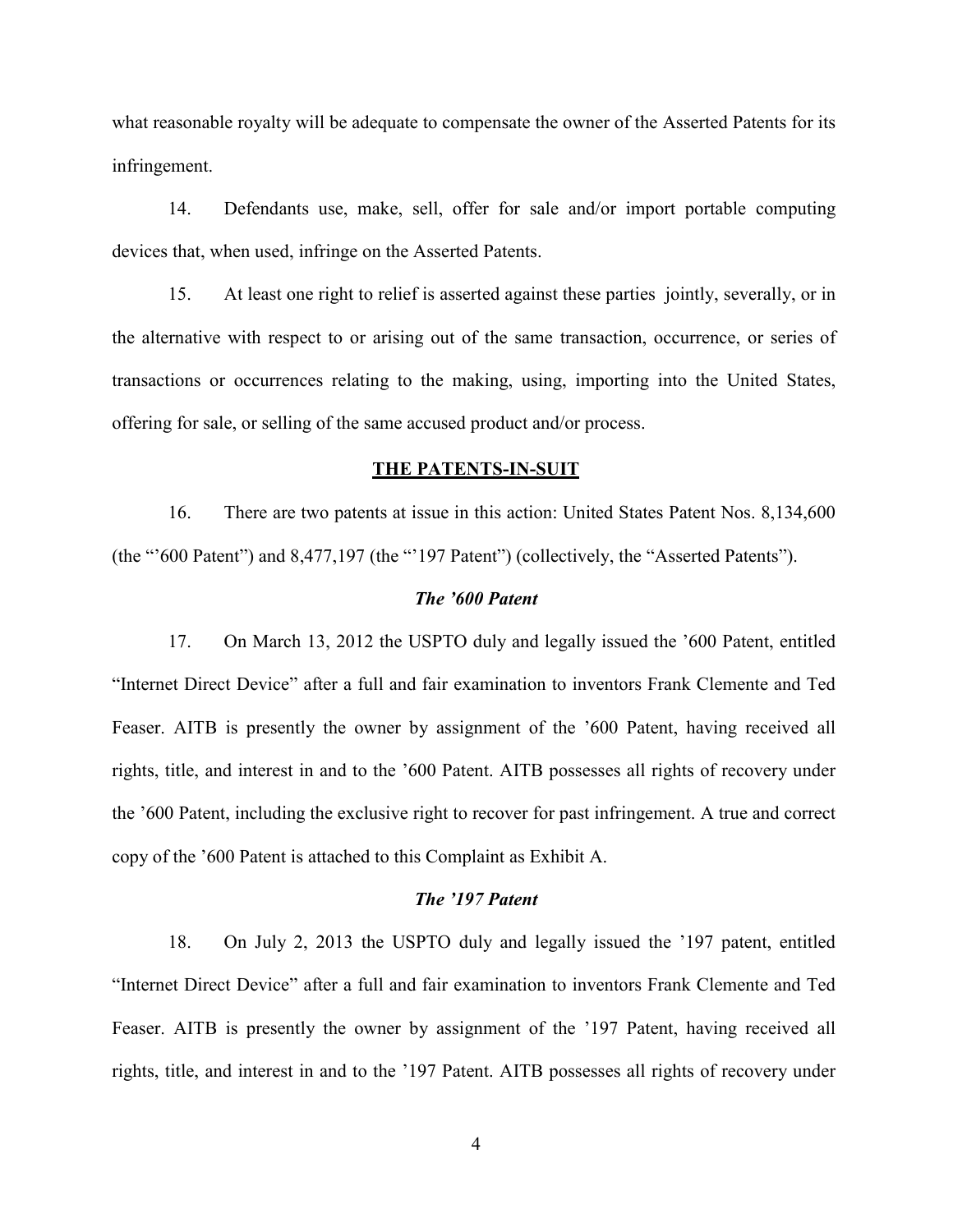the '197 Patent, including the exclusive right to recover for past infringement. A true and correct copy of the '197 Patent is attached to this Complaint as Exhibit B.

#### **DESCRIPTION OF THE ACCUSED PRODUCTS**

19. Amazon's network-enabled image-capturing devices (hereinafter, "Imagecapturing Devices"), including but not limited to the Kindle Fire HD 8.9" Wi-Fi + 4G LTE, are configured to take still and video images. Amazon's Image-capturing Devices are configured to transmit and receive still and video images to and from other Image-capturing Devices, as well as a website application, on which still and video images captured by the Image-capturing Devices can be stored and managed.

20. For example, one such website application that allows users to store and manage still and video images captured by Image-capturing Devices is Amazon Cloud Drive.

21. The Kindle Fire HD 8.9" Wi-Fi + 4G LTE is an Internet direct device as it allows the user to access the Internet through a variety of connections, including but not limited to Wi-Fi and 4G LTE. Thus, the Kindle Fire HD 8.9" Wi-Fi + 4G LTE is an Internet direct device with an imaging system to capture still or video images.

# **COUNT I (INFRINGEMENT OF THE '600 PATENT)**

22. Plaintiff realleges and incorporates by reference the allegations set forth in paragraphs 1-21.

23. In violation of 35 U.S.C. § 271, Amazon is now, and has been directly infringing and/or inducing infringement of the '600 Patent.

24. Amazon has had knowledge of infringement of the '600 Patent at least as of the service of the present complaint.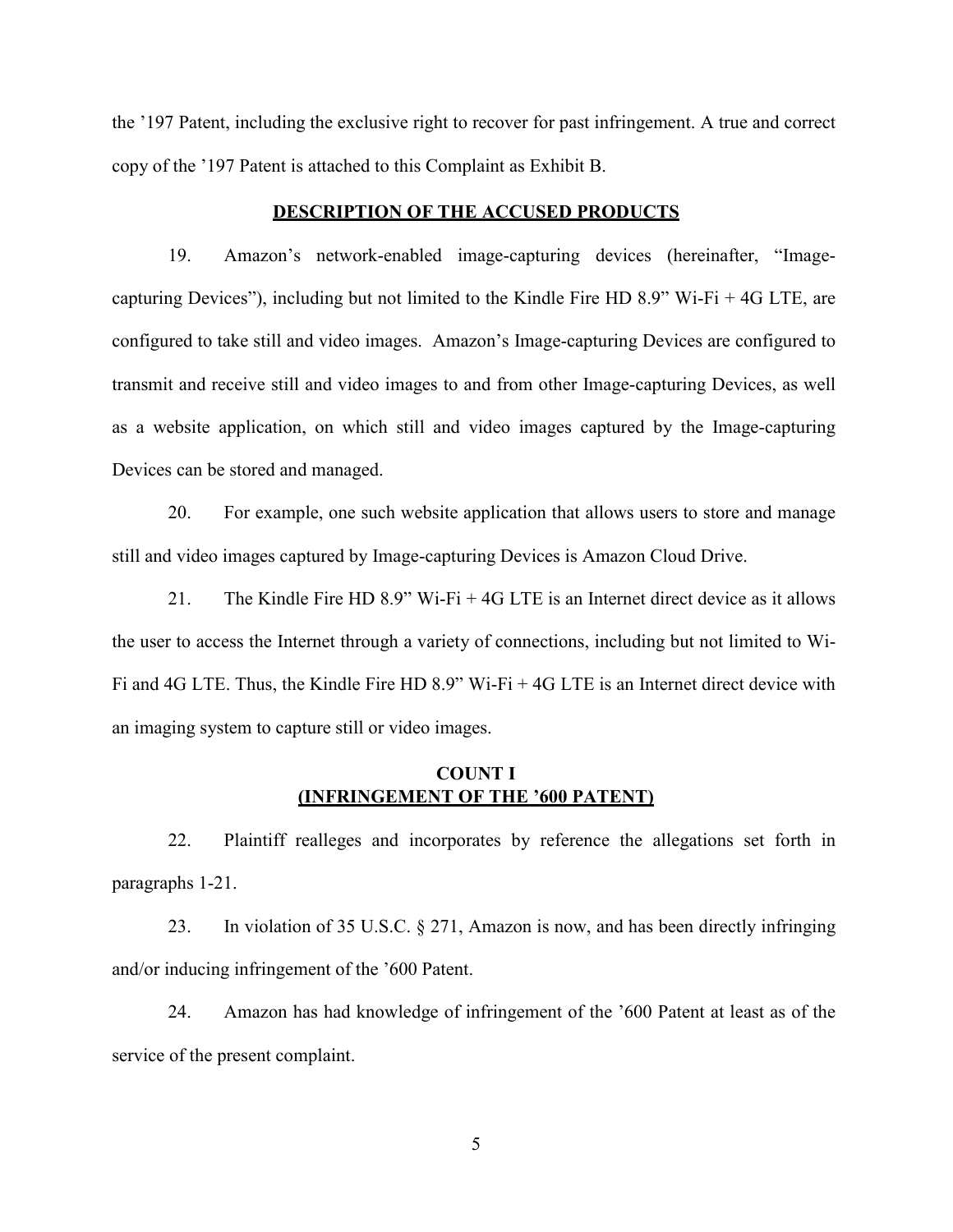25. Amazon has directly infringed and continues to directly infringe at least claim 1 of the '600 Patent by making, using, importing, offering for sale, and/or selling Image-capturing Devices without authority in the United States, and will continue to do so unless enjoined by this Court. As a direct and proximate result of Amazon's direct infringement of the '600 Patent, Plaintiff has been and continues to be damaged.

26. Amazon has indirectly infringed and continues to indirectly infringe at least claim 1 of the '600 Patent by actively inducing their respective customers, users, and/or licensees to directly infringe by using, selling, offering to sell and/or Image-capturing Devices. Amazon engaged or will have engaged in such inducement having knowledge of the '600 Patent. Furthermore, Amazon knew or should have known that its action would induce direct infringement by others and intended that its actions would induce direct infringement by others. For example, Amazon sells, offers for sale and advertises Image-capturing Devices in Delaware specifically intending that its customers buy and use said products. As a direct and proximate result of Amazon's indirect infringement by inducement of the '600 Patent, Plaintiff has been and continues to be damaged.

27. To the extent that facts learned in discovery show that Amazon's infringement of the '600 Patent is or has been willful, AITB reserves the right to request such a finding at the time of trial.

28. As a result of Amazon's infringement of the '600 Patent, AITB has suffered monetary damages and is entitled to a monetary judgment in an amount adequate to compensate for Amazon's past infringement, together with interests and costs.

29. AITB will continue to suffer damages in the future unless Amazon's infringing activities are enjoined by this Court. As such, AITB is entitled to compensation for any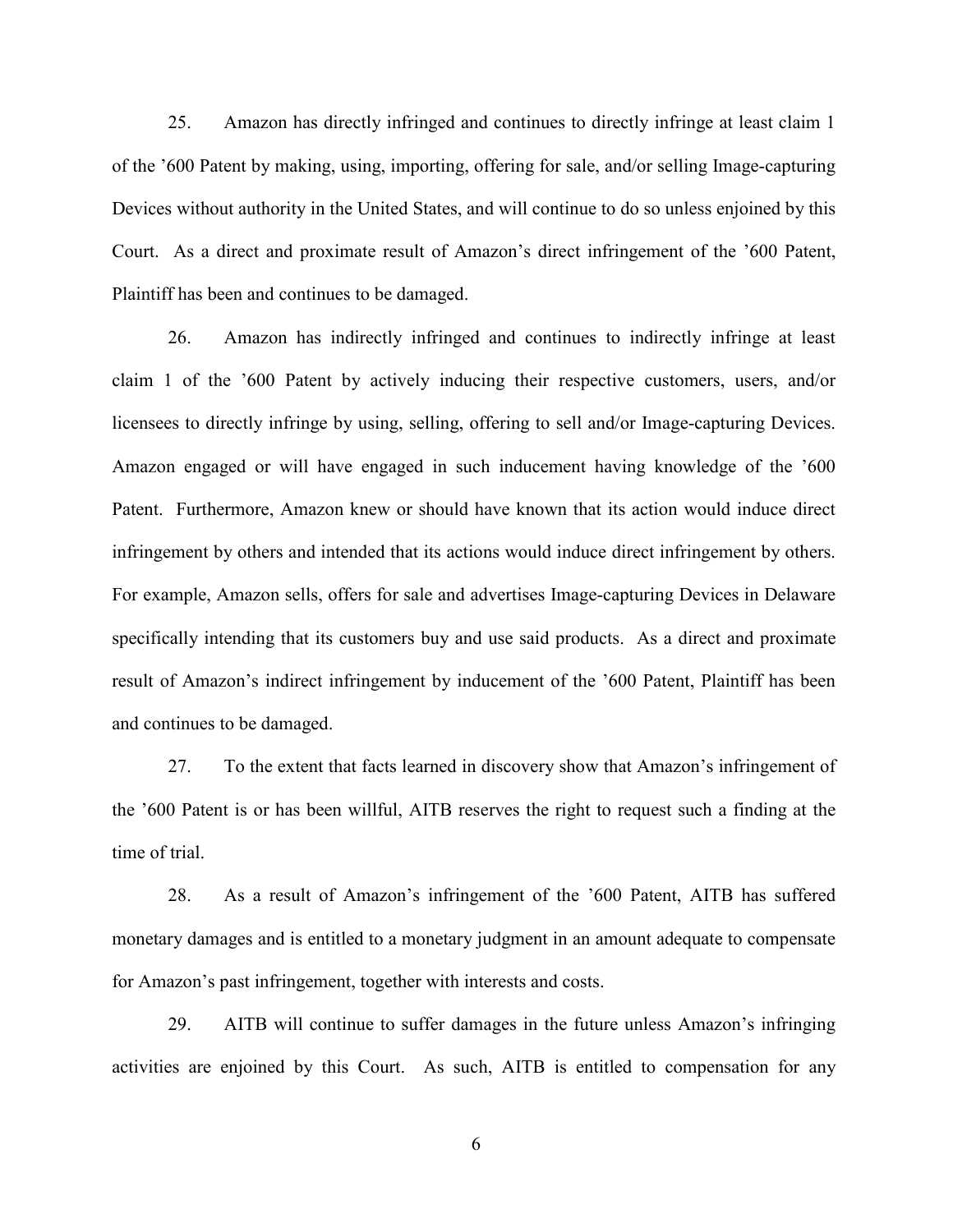continuing or future infringement up until the date that Amazon is finally and permanently enjoined from further infringement.

# **COUNT II (INFRINGEMENT OF THE '197 PATENT)**

30. Plaintiff realleges and incorporates by reference the allegations set forth in paragraphs 1-29.

31. In violation of 35 U.S.C. § 271, Amazon is now, and has been directly infringing and/or inducing infringement of the '197 Patent.

32. Amazon has had knowledge of infringement of the '197 Patent at least as of the service of the present complaint.

33. Amazon has directly infringed and continues to directly infringe at least claim 1 of the '197 Patent by making, using, importing, offering for sale, and/or selling Image-capturing Devices without authority in the United States, and will continue to do so unless enjoined by this Court. As a direct and proximate result of Amazon's direct infringement of the '197 Patent, Plaintiff has been and continues to be damaged.

34. Amazon has indirectly infringed and continues to indirectly infringe at least claim 1 of the '197 Patent by actively inducing their respective customers, users, and/or licensees to directly infringe by using, selling, offering to sell and/or importing Image-capturing Devices. Amazon engaged or will have engaged in such inducement having knowledge of the '197 Patent. Furthermore, Amazon knew or should have known that its action would induce direct infringement by others and intended that its actions would induce direct infringement by others. For example, Amazon sells, offers for sale and advertises integrated Image-capturing Devices in Delaware specifically intending that its customers buy and use said products. As a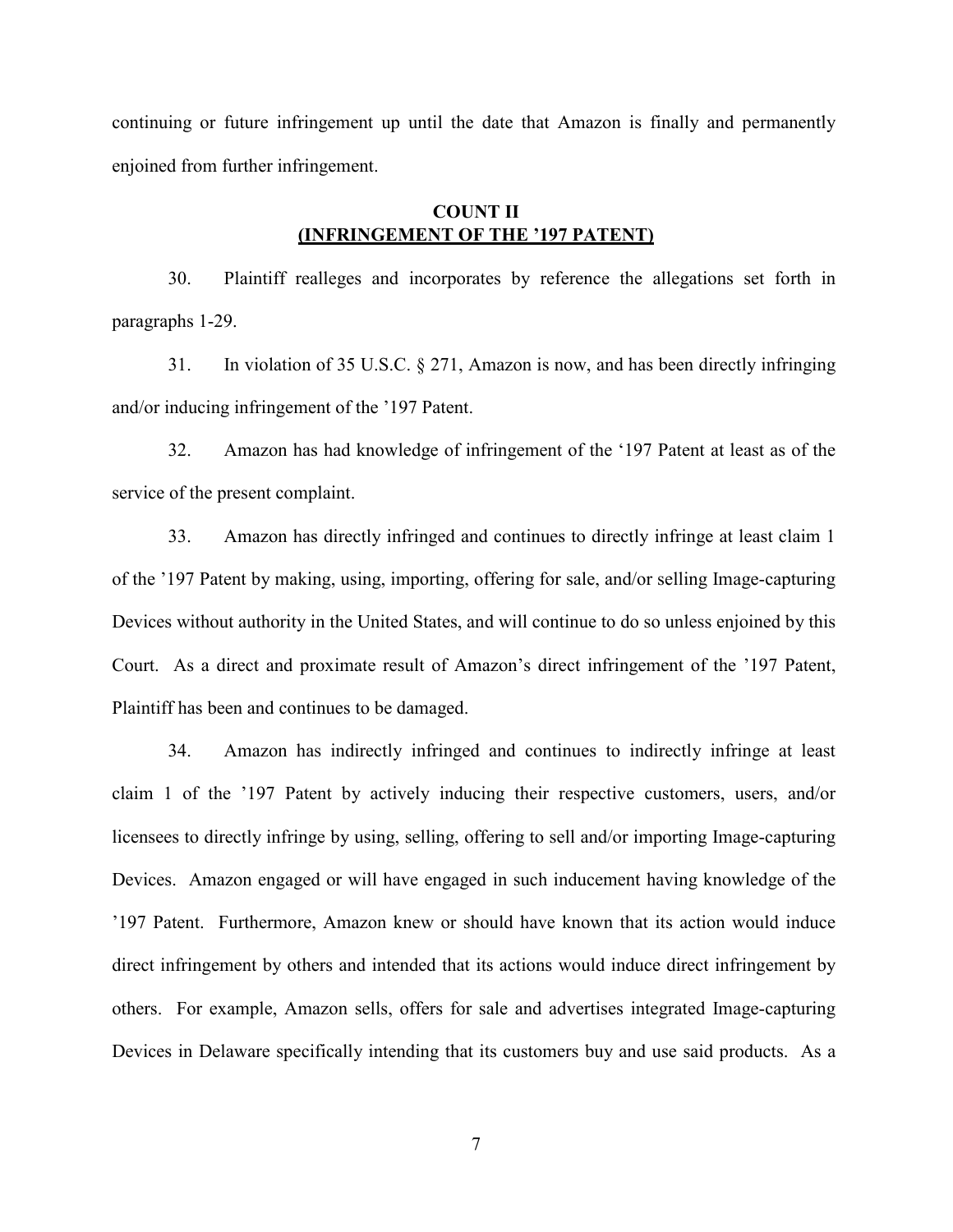direct and proximate result of Amazon's indirect infringement by inducement of the '197 Patent, Plaintiff has been and continues to be damaged.

35. To the extent that facts learned in discovery show that Amazon's infringement of the '197 Patent is or has been willful, AITB reserves the right to request such a finding at the time of trial.

36. As a result of Amazon's infringement of the '197 Patent, AITB has suffered monetary damages and is entitled to a monetary judgment in an amount adequate to compensate for Amazon's past infringement, together with interests and costs.

37. AITB will continue to suffer damages in the future unless Amazon's infringing activities are enjoined by this Court. As such, AITB is entitled to compensation for any continuing or future infringement up until the date that Amazon is finally and permanently enjoined from further infringement.

### **DEMAND FOR JURY TRIAL**

38. AITB demands a trial by jury as to all issues that are triable by a jury in this action.

### **PRAYER FOR RELIEF**

WHEREFORE, AITB prays for the following relief:

A. That Defendants be adjudged to have infringed the Asserted Patents, directly and/or indirectly, by way of inducement and/or contributory infringement, literally and/or under the doctrine of equivalents;

B. That Defendants, its officers, directors, agents, servants, employees, attorneys, affiliates, divisions, branches, parents, and those persons in active concert or participation with any of them, be permanently enjoined from infringing the Asserted Patents;